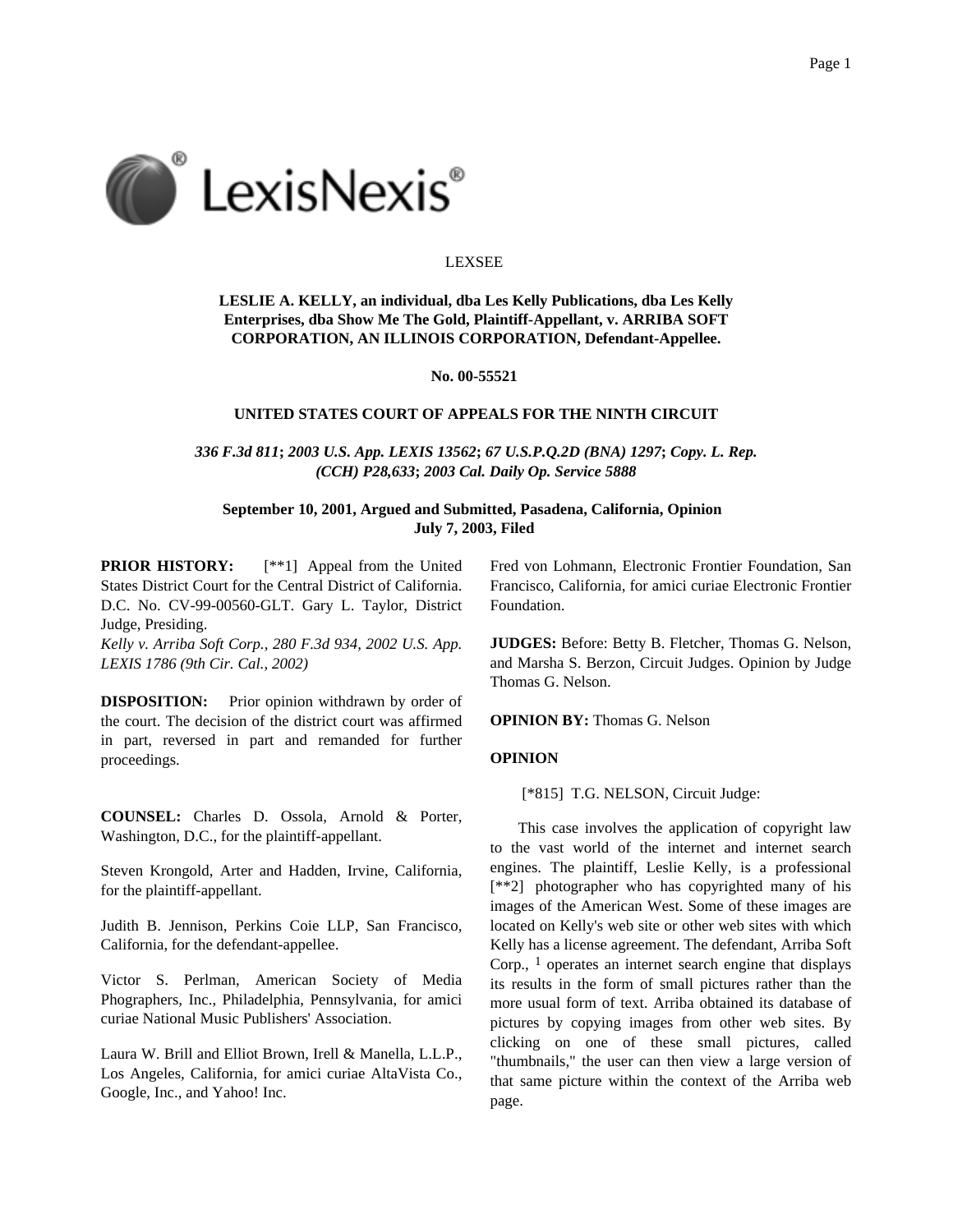1 Arriba Soft has changed its name since the start of this litigation. It is now known as "Ditto.com."

When Kelly discovered that his photographs were part of Arriba's search engine database, he brought a claim against Arriba for copyright infringement. The district court found that Kelly had established a prima facie case of copyright infringement based on Arriba's unauthorized reproduction and display of Kelly's [\*\*3] works, but that this reproduction and display constituted a non-infringing "fair use" under *Section 107 of the Copyright Act.* Kelly appeals that decision, and we affirm in part and reverse in part. The creation and use of the thumbnails in the search engine is a fair use. However, the district court should not have decided whether the display of the larger image is a violation of Kelly's exclusive right to publicly display his works. Thus, we remand for further proceedings consistent with this opinion.

## I.

The search engine at issue in this case is unconventional in that it displays the results of a user's query as "thumbnail" images. When a user wants to search the internet for information on a certain topic, he or she types a search term into a search engine, which then produces a list of web sites that contain information relating to the search term. Normally, the list of results is in text format. The Arriba search engine, however, produces its list of results as small pictures.

To provide this service, Arriba developed a computer program that "crawls" the web looking for images to index. This crawler downloads full-sized copies of the images onto Arriba's server. The program [\*\*4] then uses these copies to generate smaller, lower-resolution thumbnails of the images. Once the thumbnails are created, the program deletes the full-sized originals from the server. Although a user could copy these thumbnails to his computer or disk, he cannot increase the resolution of the thumbnail; any enlargement would result in a loss of clarity of the image.

The second component of the Arriba program occurs when the user double-clicks on the thumbnail. From January 1999 to June 1999, clicking on the thumbnail produced the "Images Attributes" [\*816] page. This page used in-line linking to display the original full-sized image, surrounded by text describing the size of the

image, a link to the original web site, the Arriba banner, and Arriba advertising.

In-line linking allows one to import a graphic from a source website and incorporate it in one's own website, creating the appearance that the in-lined graphic is a seamless part of the second web page. 2 The in-line link instructs the user's browser to retrieve the linked-to image from the source website and display it on the user's screen, but does so without leaving the linking document. 3 Thus, the linking party can incorporate [\*\*5] the linked image into its own content. As a result, although the image in Arriba's Images Attributes page came directly from the originating web site and was not copied onto Arriba's server, the user would not realize that the image actually resided on another web site.

> 2 Mark Sableman, *Link Law Revisited: Internet Linking Law at Five Years*, *16 BERKELEY TECH. L.J. 1273, 1297 (2001).* 3 Stacey L. Dogan, *Infringement Once Removed: The Perils of Hyper-linking to Infringing Content*, *87 IOWA L. REV. 829, 839 n.32 (2002)*.

From July 1999 until sometime after August 2000, the results page contained thumbnails accompanied by two links: "Source" and "Details." The "Details" link produced a screen similar to the Images Attributes page but with a thumbnail rather than the full-sized image. Alternatively, by clicking on the "Source" link or the thumbnail from the results page, the site produced two new windows on top of the Arriba page. The window in the forefront contained solely [\*\*6] the full-sized image. This window partially obscured another window, which displayed a reduced-size version of the image's originating web page. Part of the Arriba web page was visible underneath both of these new windows. 4

> 4 Currently, when a user clicks on the thumbnail, a window of the home page of the image appears on top of the Arriba page. There is no window just containing the image.

In January 1999, Arriba's crawler visited web sites that contained Kelly's photographs. The crawler copied thirty-five of Kelly's images to the Arriba database. Kelly had never given permission to Arriba to copy his images and objected when he found out that Arriba was using them. Arriba deleted the thumbnails of images that came from Kelly's own web sites and placed those sites on a list of sites that it would not crawl in the future. Several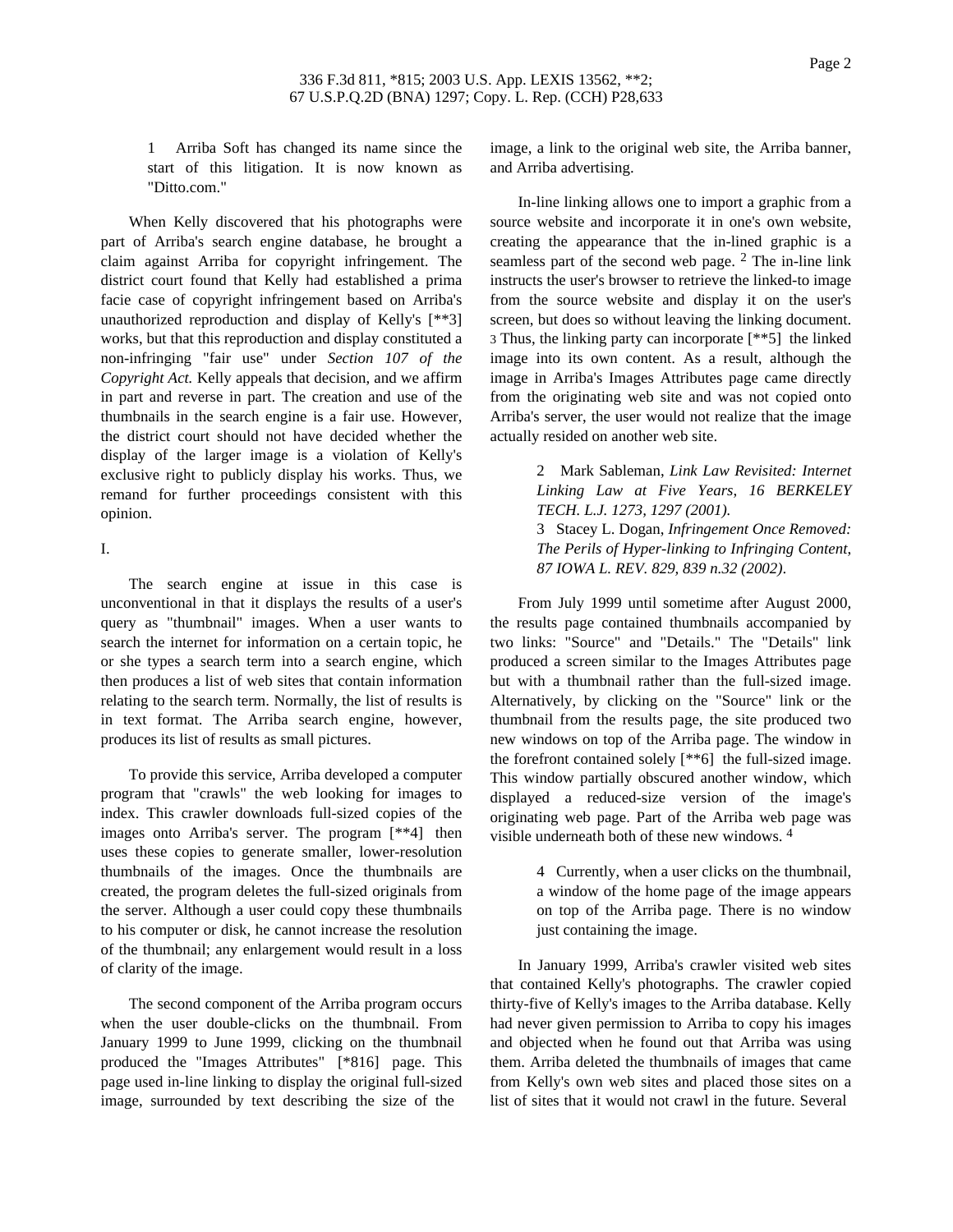months later, Arriba received Kelly's complaint of copyright infringement, which identified other images of his that came from third-party web sites. Arriba subsequently deleted [\*\*7] those thumbnails and placed those third-party sites on a list of sites that it would not crawl in the future.

The district court granted summary judgment in favor of Arriba. Kelly's motion for partial summary judgment asserted that Arriba's use of the thumbnail images violated his display, reproduction, and distribution rights. Arriba cross-moved for summary judgment. For the purposes of the motion, Arriba conceded that Kelly established a prima facie case of infringement. However, it limited its concession to the violation of the display and reproduction rights *as to the thumbnail images*. Arriba then argued that its use of the thumbnail images was a fair use.

The district court did not limit its decision to the thumbnail images alone. The court granted summary judgment to Arriba, finding that its use of both the thumbnail [\*817] images and the full-size images was fair. In doing so, the court broadened the scope of Kelly's original motion to include a claim for infringement of the full-size images. The court also broadened the scope of Arriba's concession to cover the prima facie case for both the thumbnail images and the full-size images. The court determined that two of the fair [\*\*8] use factors weighed heavily in Arriba's favor. Specifically, the court found that the character and purpose of Arriba's use was significantly transformative and the use did not harm the market for or value of Kelly's works. Kelly now appeals this decision.

II.

We review a grant of summary judgment *de novo*. 5 We also

review the court's finding of fair use, which is a mixed question of law and fact, by this same standard. 6 "In doing so, we must balance the nonexclusive factors set out in *17 U.S.C. § 107*." 7

> 5 *Los Angeles News Serv. v. Reuters Television Int'l. Ltd., 149 F.3d 987, 993 (9th Cir. 1998)*. 6 *Id.* 7 *Id.*

The district court's decision in this case involves two

distinct actions by Arriba that warrant analysis. The first action consists of the reproduction of Kelly's images to create the thumbnails and the use of those thumbnails in Arriba's search engine. The second action involves the display of Kelly's larger images when the user [\*\*9] clicks on the thumbnails. We conclude that, as to the first action, the district court correctly found that Arriba's use was fair. However, as to the second action, we conclude that the district court should not have reached the issue because neither party moved for summary judgment as to the full-size images and Arriba's response to Kelly's summary judgment motion did not concede the prima facie case for infringement as to those images.

A.

An owner of a copyright has the exclusive right to reproduce, distribute, and publicly display copies of the work. 8 To establish a claim of copyright infringement by reproduction, the plaintiff must show ownership of the copyright and copying by the defendant. 9 As to the thumbnails, Arriba conceded that Kelly established a prima facie case of infringement of Kelly's reproduction rights.

> 8 *17 U.S.C. § 106*. 9 *Hustler Magazine, Inc. v. Moral Majority, Inc., 796 F.2d 1148, 1151 (9th Cir. 1986)* (quoting 3 M. Nimmer & D. Nimmer, *Nimmer on Copy-right* § 13.01 (1985)).

[\*\*10] A claim of copyright infringement is subject to certain statutory exceptions, including the fair use exception. 10 This exception "permits courts to avoid rigid application of the copyright statute when, on occasion, it would stifle the very creativity which that law is designed to foster." 11 The statute sets out four factors to consider in determining whether the use in a particular case is a fair use.  $12$  [\*818] We must balance these factors in light of the objectives of copyright law, rather than view them as definitive or determinative tests.  $^{13}$  We now turn to the four fair use factors.

10 *17 U.S.C. §§ 106, 107*.

11 *Dr. Seuss Enters., L.P. v. Penguin Books USA, Inc., 109 F.3d 1394, 1399 (9th Cir. 1997)* (internal quotation marks omitted).

12 The four factors are: (1) the purpose and character of the use, including whether such use is of a commercial nature or is for nonprofit educational purposes; (2) the nature of the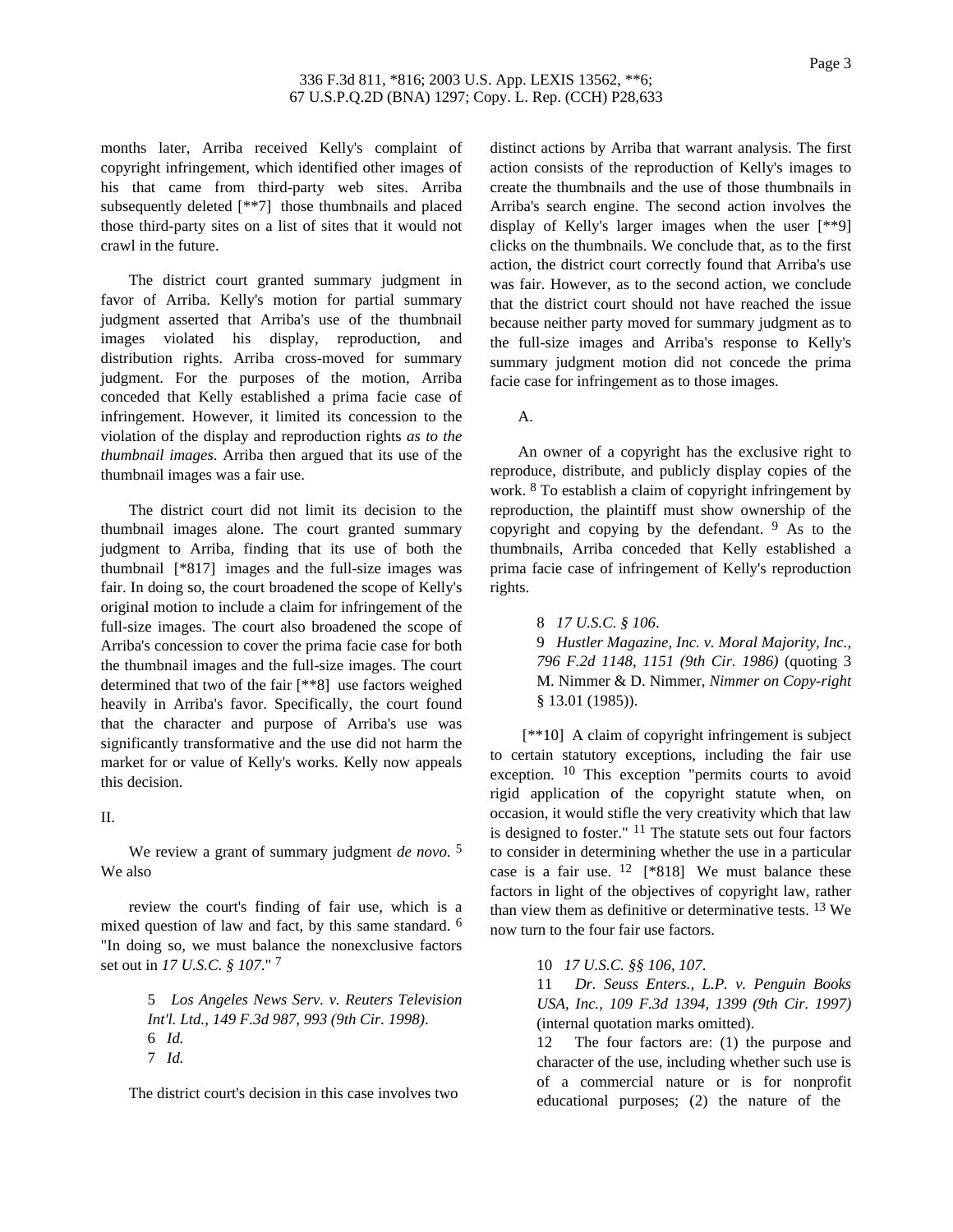copyrighted work; (3) the amount and substantiality of the portion used in relation to the copyrighted work as a whole; and (4) the effect of the use upon the potential market for or value of the copyrighted work. *17 U.S.C. § 107*.

[\*\*11]

13 *Dr. Seuss, 109 F.3d at 1399*.

1. *Purpose and character of the use*.

The Supreme Court has rejected the proposition that a commercial use of the copyrighted material ends the inquiry under this factor.  $14$  Instead,

> [t]he central purpose of this investigation is to see . . . whether the new work merely supersede[s] the objects of the original creation, or instead adds something new, with a further purpose or different character, altering the first with new expression, meaning, or message; it asks, in other words, whether and to what extent the new work is transformative. 15

The more transformative the new work, the less important the other factors, including commercialism, become. 16

> 14 *Campbell v. Acuff-Rose Music, Inc., 510 U.S. 569, 579, 127 L. Ed. 2d 500, 114 S. Ct. 1164 (1994)*.

> 15 *Id.* (internal quotation marks and citation omitted) (alteration in original). 16 *Id.*

[\*\*12] There is no dispute that Arriba operates its web site for commercial purposes and that Kelly's images were part of Arriba's search engine database. As the district court found, while such use of Kelly's images was commercial, it was more incidental and less exploitative in nature than more traditional types of commercial use. 17 Arriba was neither using Kelly's images to directly promote its web site nor trying to profit by selling Kelly's images. Instead, Kelly's images were among thousands of images in Arriba's search engine data-base. Because the use of Kelly's images was not highly exploitative, the commercial nature of the use weighs only slightly against a finding of fair use.

> 17 *See, e.g., A&M Records, Inc. v. Napster, Inc., 239 F.3d 1004, 1015 (9th Cir. 2001)*

("<cial">[C]ommercial use is demonstrated by a showing that repeated and exploitative unauthorized copies of copyrighted works were made to save the expense of purchasing authorized copies.").

The second part of the inquiry as to  $[**13]$  this factor involves the transformative nature of the use. We must determine if Arriba's use of the images merely superseded the object of the originals or instead added a further purpose or different character. 18 We find that Arriba's use of Kelly's images for its thumbnails was transformative.

18 *Campbell, 510 U.S. at 579*.

Although Arriba made exact replications of Kelly's images, the thumbnails were much smaller, lower-resolution images that served an entirely different function than Kelly's original images. Kelly's images are artistic works intended to inform and to engage the viewer in an aesthetic experience. His images are used to portray scenes from the American West in an aesthetic manner. Arriba's use of Kelly's images in the thumbnails is unrelated to any aesthetic purpose. Arriba's search engine functions as a tool to help index and improve access to images on the internet and their related web sites. In fact, users are unlikely to enlarge the thumbnails and use them for artistic [\*\*14] purposes because the thumbnails are of much lower-resolution than the originals; any enlargement results in a significant loss of clarity of the image, making them inappropriate as display material.

Kelly asserts that because Arriba reproduced his exact images and added nothing [\*819] to them, Arriba's use cannot be transformative. Courts have been reluctant to find fair use when an original work is merely retransmitted in a different medium. 19 Those cases are inapposite, however, because the resulting use of the copyrighted work in those cases was the same as the original use. For instance, reproducing music CDs in computer MP3 format does not change the fact that both formats are used for entertainment purposes. Likewise, reproducing news footage into a different format does not change the ultimate purpose of informing the public about current affairs.

> 19 *See Infinity Broad. Corp. v. Kirkwood, 150 F.3d 104, 108 (2d Cir. 1998)* (concluding that retransmission of radio broadcast over telephone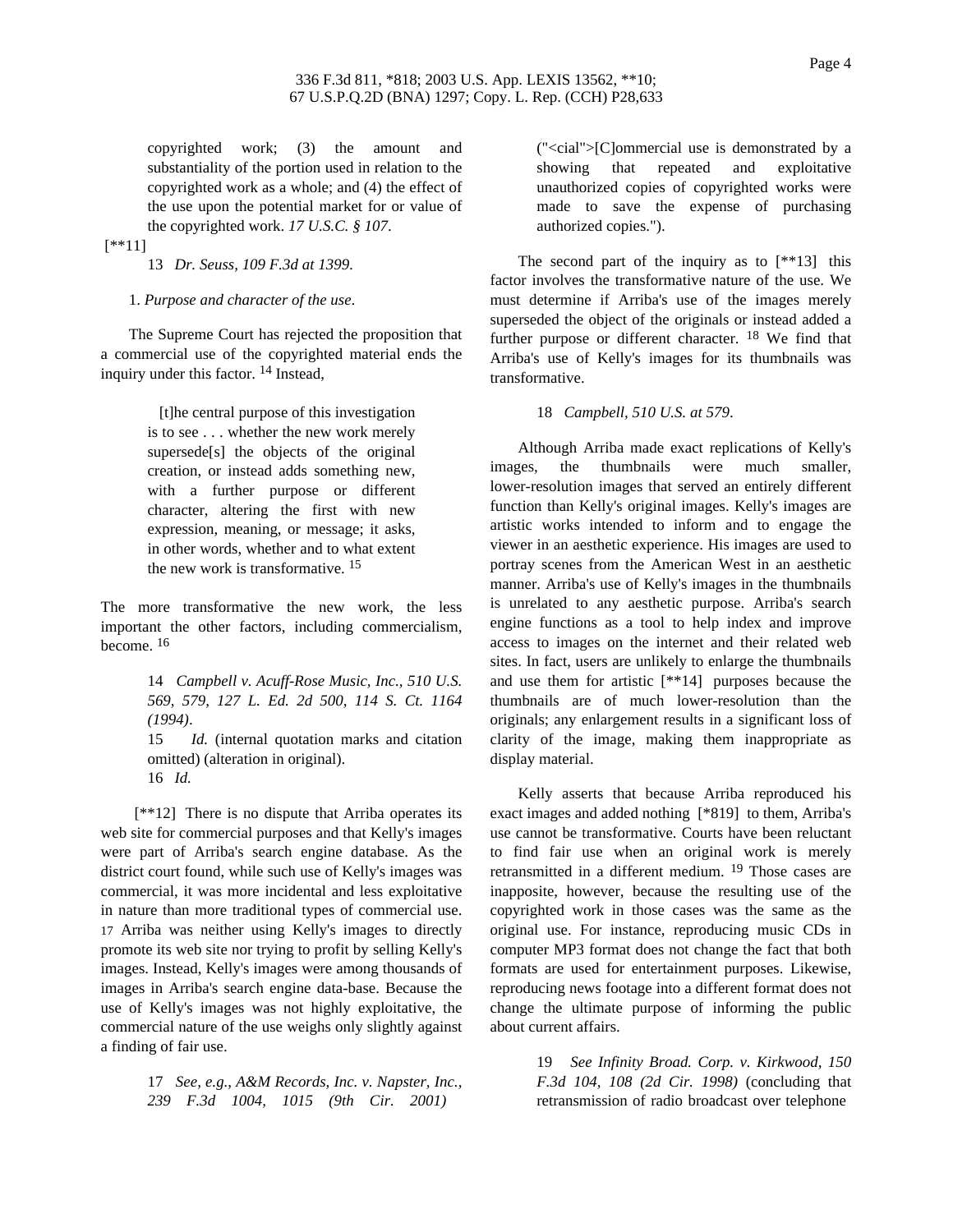lines is not transformative); *UMG Recordings, Inc. v. MP3.com, Inc., 92 F. Supp. 2d 349, 351 (S.D.N.Y. 2000)* (finding that reproduction of audio CD into computer MP3 format does not transform the work); *Los Angeles News Serv., 149 F.3d at 993* (finding that reproducing news footage with-out editing the footage "was not very transformative").

[\*\*15] Even in *Infinity Broadcast Corp. v. Kirkwood*, 20 where the retransmission of radio broadcasts over telephone lines was for the purpose of allowing advertisers and radio stations to check on the broadcast of commercials or on-air talent, there was nothing preventing listeners from subscribing to the service for entertainment purposes. Even though the intended purpose of the retransmission may have been different from the purpose of the original transmission, the result was that people could use both types of transmissions for the same purpose.

20 *150 F.3d 104*.

This case involves more than merely a retransmission of Kelly's images in a different medium. Arriba's use of the images serves a different function than Kelly's use -- improving access to information on the internet versus artistic expression. Furthermore, it would be unlikely that anyone would use Arriba's thumbnails for illustrative or aesthetic purposes because enlarging them sacrifices their clarity. Because Arriba's use is not [\*\*16] superseding Kelly's use but, rather, has created a different purpose for the images, Arriba's use is transformative.

Comparing this case to two recent cases in the Ninth and First Circuits reemphasizes the functionality distinction. In *Worldwide Church of God v. Philadelphia Church of God, Inc.*, 21 we held that copying a religious book to create a new book for use by a different church was not transformative. 22 The second church's use of the book was merely to make use of the same book for another church audience. The court noted that "where the use is for the same intrinsic purpose as [the copyright holder's] . . . such use seriously weakens a claimed fair use." 23

22 *Id. at 1117*.

23 *Id.* (internal quotation marks omitted) (alteration and ellipses in original).

On the other hand, in *Nunez v. Caribbean International News Corp.*, 24 the First Circuit found that copying a photo-graph that was intended to be used in [\*\*17] a modeling portfolio and using it instead in a news article was a transformative use. 25 By putting a copy of the photograph in the newspaper, the work was transformed into news, creating a new meaning or purpose for the work. The use of Kelly's images in Arriba's search engine is more analogous to the situation in *Nunez* because Arriba has created a new purpose for the images [\*820] and is not simply superseding Kelly's purpose.

> 24 *235 F.3d 18 (1st Cir. 2000)*. 25 *Id. at 22-23*.

The *Copyright Act* was intended to promote creativity, thereby benefitting the artist and the public alike. To preserve the potential future use of artistic works for purposes of teaching, research, criticism, and news reporting, Congress created the fair use exception. 26 Arriba's use of Kelly's images pro-motes the goals of the Copyright Act and the fair use exception. The thumbnails do not stifle artistic creativity because they are not used for illustrative or artistic purposes and there-fore do [\*\*18] not supplant the need for the originals. In addition, they benefit the public by enhancing information-gathering techniques on the internet.

> 26 *17 U.S.C. § 107* ("[T]he fair use of a copyrighted work . . . for purposes such as criticism, comment, news reporting, teaching (including multiple copies for classroom use), scholarship, or research, is not an infringement of copyright."); *see also Campbell, 510 U.S. at 576-77*.

In *Sony Computer Entertainment America, Inc. v. Bleem*, 27 we held that when Bleem copied "screen shots" from Sony computer games and used them in its own advertising, it was a fair use.  $28$  In finding that the first factor weighed in favor of Bleem, we noted that "comparative advertising redounds greatly to the purchasing public's benefit with very little corresponding loss to the integrity of Sony's copyrighted material." 29 Similarly, this first factor weighs in favor of Arriba due to the public benefit of the search engine and the minimal loss [\*\*19] of integrity to Kelly's images.

27 *214 F.3d 1022 (9th Cir. 2000)*.

<sup>21</sup> *227 F.3d 1110 (9th Cir. 2000)*.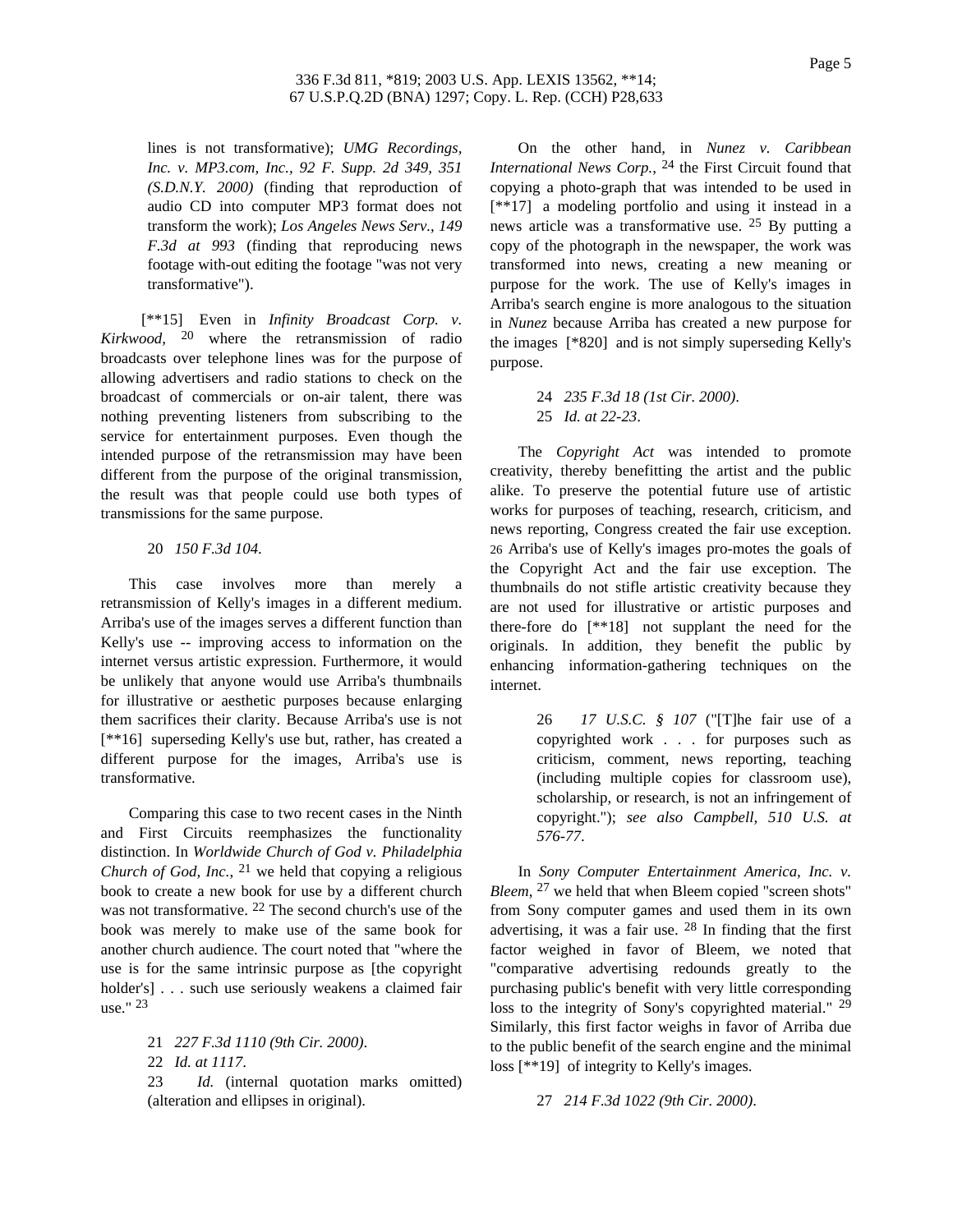28 *Id. at 1029*. 29 *Id. at 1027*.

2. *Nature of the copyrighted work*.

"Works that are creative in nature are closer to the core of intended copyright protection than are more fact-based works." <sup>30</sup> Photographs that are meant to be viewed by the public for informative and aesthetic purposes, such as Kelly's, are generally creative in nature. The fact that a work is published or unpublished also is a critical element of its nature. 31 Published works are more likely to qualify as fair use because the first appearance of the artist's expression has already occurred. 32 Kelly's images appeared on the internet before Arriba used them in its search image. When considering both of these elements, we find that this factor weighs only slightly in favor of Kelly.

> 30 *A&M Records, 239 F.3d at 1016* (citing *Campbell, 510 U.S. at 586*) (internal quotation marks omitted).

[\*\*20]

31 *Harper & Row Publishers, Inc. v. Nation Enters., 471 U.S. 539, 564, 85 L. Ed. 2d 588, 105 S. Ct. 2218 (1985)* (noting that the scope of fair use is narrower with respect to unpublished works because the author's right to control the first public appearance of his work weighs against the use of his work before its release). 32 *Id.*

3. *Amount and substantiality of portion used*.

"While wholesale copying does not preclude fair use per se, copying an entire work militates against a finding of fair use." 33 However, the extent of permissible copying varies with the purpose and character of the use. 34 If the secondary [\*821] user only copies as much as is necessary for his or her intended use, then this factor will not weigh against him or her.

> 33 *Worldwide Church of God, 227 F.3d at 1118* (internal quotation marks omitted). 34 *Campbell, 510 U.S. at 586-87*.

[\*\*21] This factor neither weighs for nor against either party because, although Arriba did copy each of Kelly's images as a whole, it was reasonable to do so in light of Arriba's use of the images. It was necessary for Arriba to copy the entire image to allow users to

recognize the image and decide whether to pursue more information about the image or the originating web site. If Arriba only copied part of the image, it would be more difficult to identify it, thereby reducing the usefulness of the visual search engine.

4. *Effect of the use upon the potential market for or value of the copyrighted work*.

This last factor requires courts to consider "not only the extent of market harm caused by the particular actions of the alleged infringer, but also 'whether unrestricted and wide-spread conduct of the sort engaged in by the defendant . . . would result in a substantially adverse impact on the potential market for the original.' " 35 A transformative work is less likely to have an adverse impact on the market of the original than a work that merely supersedes the copyrighted work. 36

> 35 *Id. at 590* (quoting 3 M. Nimmer & D. Nimmer, *Nimmer on Copyright* § 13.05[A][4] (1993)) (ellipses in original).

[\*\*22]

36 *See id. at 591* (stating that a work that supersedes the object of the original serves as a market replacement for it, making it likely that market harm will occur, but when the second use is transformative, market substitution is less certain).

Kelly's images are related to several potential markets. One purpose of the photographs is to attract internet users to his web site, where he sells advertising space as well as books and travel packages. In addition, Kelly could sell or license his photographs to other web sites or to a stock photo data-base, which then could offer the images to its customers.

Arriba's use of Kelly's images in its thumbnails does not harm the market for Kelly's images or the value of his images. By showing the thumbnails on its results page when users entered terms related to Kelly's images, the search engine would guide users to Kelly's web site rather than away from it. Even if users were more interested in the image itself rather than the information on the web page, they would still have to go to Kelly's site to see the full-sized image. The [\*\*23] thumbnails would not be a substitute for the full-sized images because the thumbnails lose their clarity when enlarged. If a user wanted to view or download a quality image, he or she would have to visit Kelly's web site. <sup>37</sup> This would hold